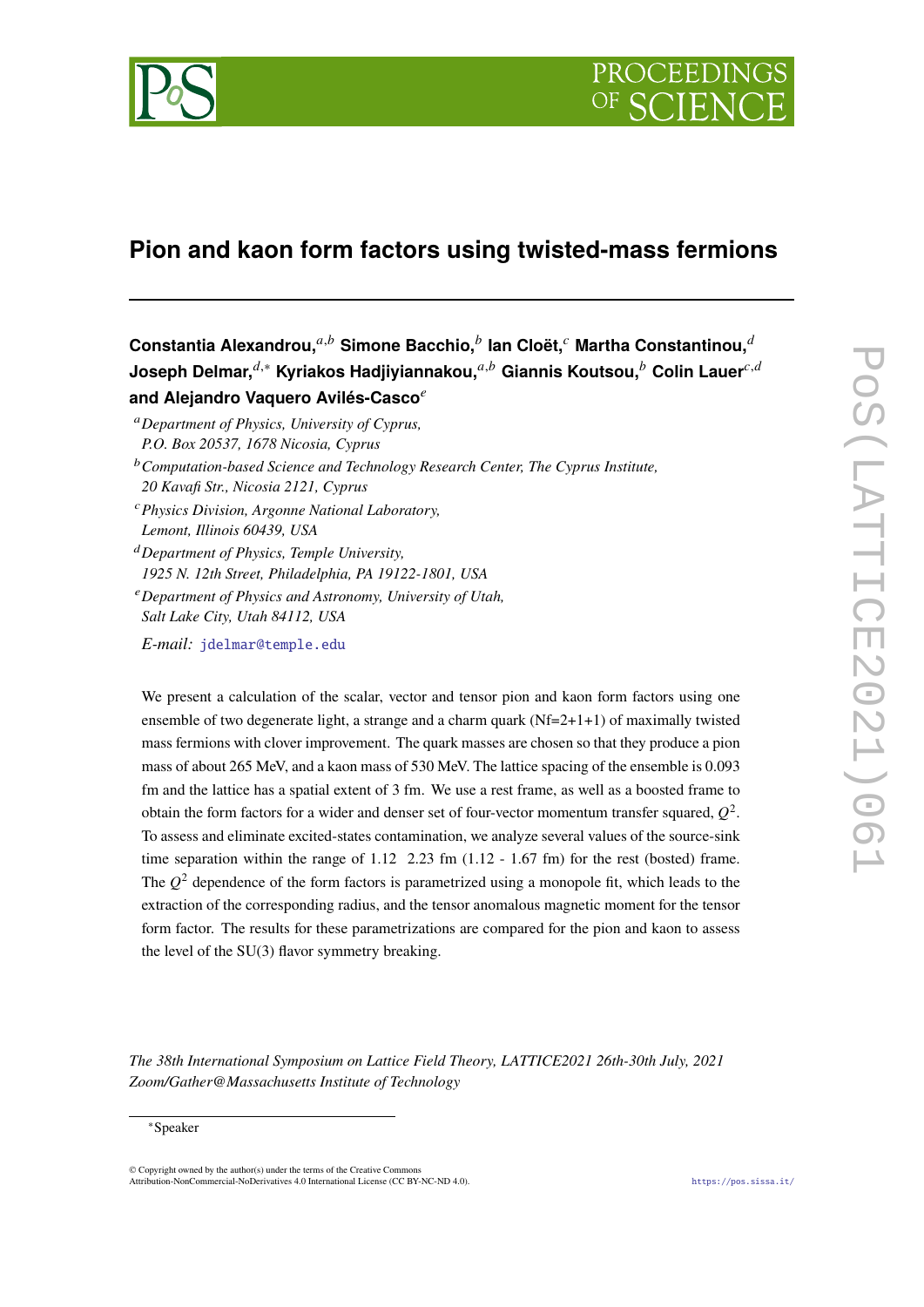## **1. Introduction**

Quantum chromodynamics (QCD), the theory of the strong interaction, requires a nonperturbative approach at the hadronic energy. The various form factors that can be extracted through the QCD factorization of the cross-section of physical processes give access to properties describing the structure of hadrons. The scalar form factors, for instance, can be used to explore the interplay of the emergent hadronic mass (EHM), a mechanism used to describing the large mass of hadrons [\[1,](#page-8-0) [2\]](#page-8-1), and the Higgs boson interaction, which increases the masses of the Goldstone bosons. The vector form factors provide insight to electromagnetic properties, and the tensor form factors are useful for beyond the standard model studies. The importance of the pion and kaon to understanding the long-range dynamics of QCD is well-established [\[3\]](#page-8-2) through an extensive experimental investigations of the pion since the 1970s.

In this work we calculate of the scalar, vector, and tensor form factors of the pion and kaon. We consider only the connected contributions, as we expect that disconnected contributions are small, at least for the vector and tensor form factors, for larger than physical pion mass. We present the  $Q<sup>2</sup>$  dependence of the form factors and derived quantities, such as the radii and tensor anomalous magnetic moment.

## **2. Theory and Lattice Setup**

We obtain the form factors for a particular flavor  $f$  from the matrix elements of ultra-local operators

$$
\langle M(p')|O_{\Gamma}^{f}|M(p)\rangle, \qquad (1)
$$

where the operator structure  $O_{\Gamma}^{f}$  $\frac{f}{\Gamma}$  for 0-spin mesons is the scalar,  $O_S^f$  $S^f = \bar{\psi} \hat{1} \psi$ , vector,  $O_V^f$  $\bar{\psi}_V^f = \bar{\psi} \gamma^\mu \psi,$ and tensor,  $O_T^f$  $\bar{y}^f = \bar{\psi} \sigma^{\mu\nu} \psi$  with  $\sigma^{\mu\nu} = \frac{1}{2}$  $\frac{1}{2}[\gamma^{\mu}, \gamma^{\nu}]$ . We extract the 4-vector momentum transfer,  $t \equiv -Q^2$ , dependence of the form factor from the off-forward matrix element, where the momentum transfer between the initial (p) and final (p') state is  $Q = p' - p$ . The decomposition of each matrix element for the general frame in Euclidean space is [\[3\]](#page-8-2)

$$
\langle M(p')|O_S^f|M(p)\rangle = \frac{1}{\sqrt{4E(p)E(p')}} A_{S10}^{M^f},\tag{2}
$$

$$
\langle M(p')|O_{V^{\mu}}^f|M(p)\rangle = -i\,\frac{2P^{\mu}}{\sqrt{4E(p)E(p')}}A_{10}^{M^f},\qquad(3)
$$

$$
\langle M(p')|O_{T^{\mu\nu}}^f|M(p)\rangle = i\,\frac{(P^\mu \Delta^\nu - P^\nu \Delta^\mu)}{m_M \sqrt{4E(p)E(p')}}\,B_{T10}^{M^f}.\tag{4}
$$

 $P^{\mu}$  is the average momentum,  $P \equiv (p' + p)/2$ , and  $\Delta$  is the momentum difference,  $\Delta \equiv p' - p$ . The mass of meson *M* is indicated by  $m_M$ , and its energy at momentum  $\vec{p}$  is  $E(p)=\sqrt{m_M^2 + \vec{p}^2}$ . We omit the index M from the energy to simplify the notation. Here we use the notation  $F_s^{M, j}$  $S^{M,f} \equiv A_{S10}^{M^f},$  $F_{1}^{M,f}$  $N_f^M = A_{10}^{Mf}, F_T^{M,f}$  $T^{M,f} \equiv B_{T10}^{M^f}.$ 

We use an ensemble of twisted-mass clover fermions and Iwasaki improved gluons with pion mass 265 MeV and  $a = 0.09471(39)$  fm. The ensemble contains the two light mass-degenerate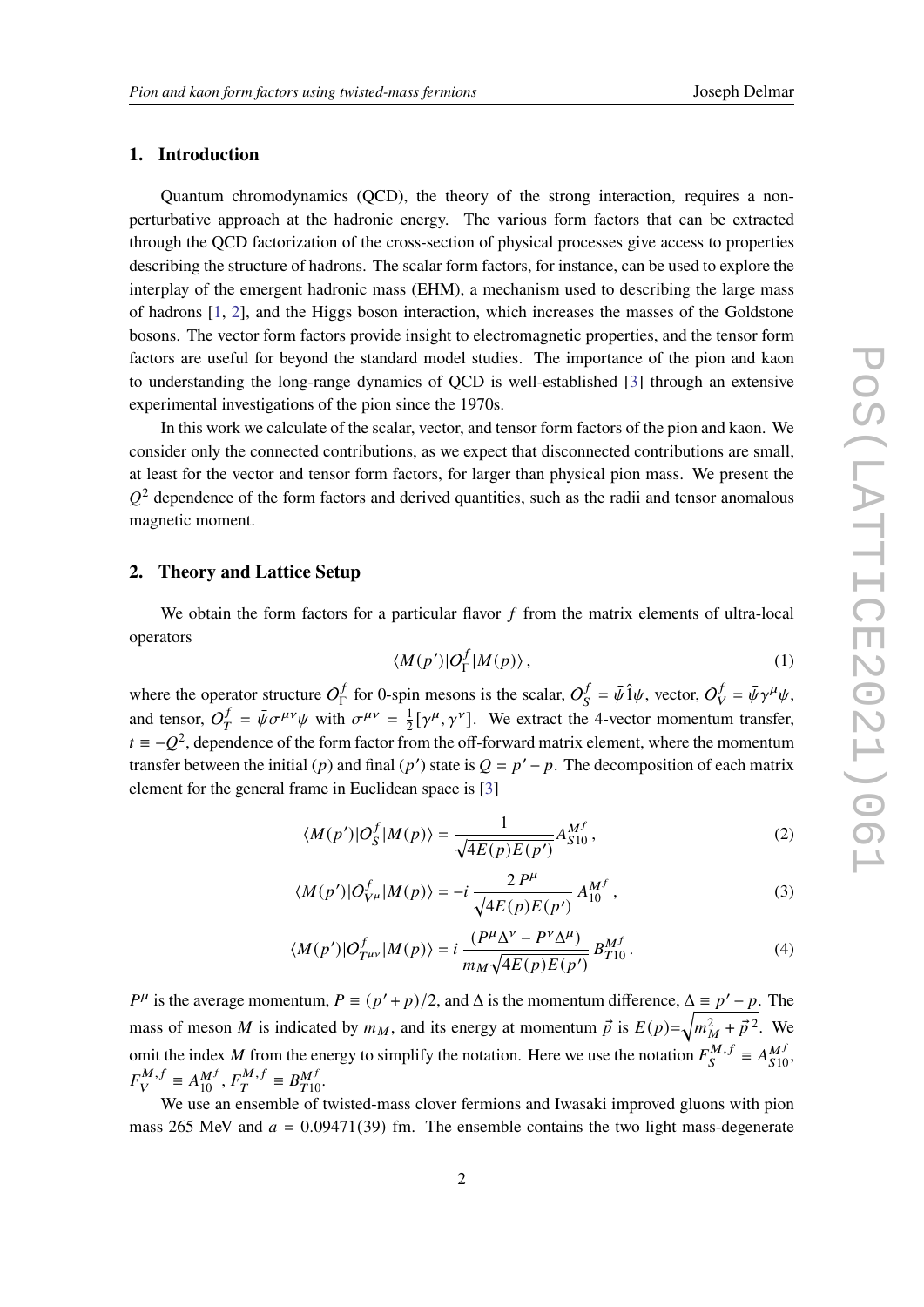quarks as well as the strange and charm quarks in the sea ( $N_f = 2 + 1 + 1$ ). Additionally, the volume  $(L^3 \times T)$  is 32<sup>3</sup>  $\times$  64,  $Lm_{\pi}$  = 4, and  $L = 3.0$  fm. These gauge configurations have been produced by the Extended Twisted Mass Collaboration (ETMC) [\[4\]](#page-8-3).

We extract matrix elements in both the rest and boosted frames. For the latter, we choose a momentum transfer of the form  $\mathbf{p}' = 2\pi \mathbf{n}' / L$  with  $\mathbf{n}' = (\pm 1, \pm 1, \pm 1)$ . This choice is such that one can extract matrix elements with up to three covariant operators [\[5\]](#page-8-4), avoiding any mixing under renormalization. The fact that we have eight combinations of the momentum boost increases the computational cost by a factor of eight. We note that, the lattice data these combinations can be averaged in the forward limit, as we have done for  $\langle x \rangle$  -  $\langle x^3 \rangle$  [\[5,](#page-8-4) [6\]](#page-8-5). However, this does not apply for the form factors because the various  $p'$  do not correspond to the same value of  $Q^2$  in the boosted frame.

The statistics for the rest frame is the same for all values of the source-sink time separations  $(t_s/a = 12, 14, 16, 18, 20, 24)$  and equal to 1,952. For the boosted frame we have a statistics of 46,848 for  $t_s/a = 12$ , and 101,504 for  $t_s/a = 14$ , 16, 18. More details can be found in Ref. [\[7\]](#page-8-6).

We extract the meson matrix moments using the optimized ratio

<span id="page-2-0"></span>
$$
R_{\Gamma}^{M}(t_{s}, t; \mathbf{p}', \mathbf{q} = \mathbf{p}' - \mathbf{p}) = \frac{C_{\Gamma}^{M}(t_{s}, t; \mathbf{p}', \mathbf{q})}{C_{M}(t; \mathbf{p}'^{2})} \sqrt{\frac{C_{M}(t_{s} - t; \mathbf{p}^{2}) C_{M}(t; \mathbf{p}'^{2}) C_{M}(t; \mathbf{p}'^{2})}{C_{M}(t_{s} - t; \mathbf{p}'^{2}) C_{M}(t; \mathbf{p}^{2}) C_{M}(t; \mathbf{p}^{2})}},
$$
(5)

which cancels the time dependence in the exponentials, as well as the overlaps between the interpolating field and the meson state. As the ratio in Eq. [\(5\)](#page-2-0) is written for a general frame, we use  $C_M(t; \mathbf{p}^2) = c_0 e^{-E_0(\mathbf{p}^2)t}$  for the two-point functions, where  $c_0$  is calculated from the two-state fit on the two-point functions, and  $E_0 = \sqrt{m^2 + \mathbf{p}^2}$  is calculated from the plateau fit on the effective mass. At insertion times far enough from the source and sink positions, the ratio becomes independent of insertion time,

$$
R_{\Gamma}^{M}(t_{s}, t; \mathbf{p}', \mathbf{q}) \xrightarrow{ \Delta E(t_{s}-t) \gg 1} \Pi_{\Gamma}^{M}(t_{s}; \mathbf{p}', \mathbf{q}) . \tag{6}
$$

We use two methods to calculate  $\Pi_{\Gamma}^{M}$  $^M_{\Gamma}$ : (a) by fitting the plateau region of the data to a constant value; **(b)** by performing a two-state fit on the three-point functions. Combining these methods, we can study and eliminate excited-states contamination. Representative results are shown in the next section.

#### **3. Results on Form Factor**

Due to space limitations, we only show selected results on the kaon form factors. The complete set of results can be found in Ref. [\[7\]](#page-8-6). In Fig. [1](#page-3-0) we show a comparison between the rest and boosted frame for the vector form factor, and in Fig. [2](#page-3-1) for the up and strange contributions to the scalar and tensor ones. We only include  $t_s/a = 12, 14, 16, 18$  for better visibility, as well, the two-state fits. We find that the results for the vector become fully compatible between the two frames at  $t_s$  values where excited-state are eliminated. There is some tension in the slope between the two frames for the up-quark scalar and tensor form factors, with the rest-frame results being a bit lower. The strange-quark scalar and tensor form factors are compatible for the two frames.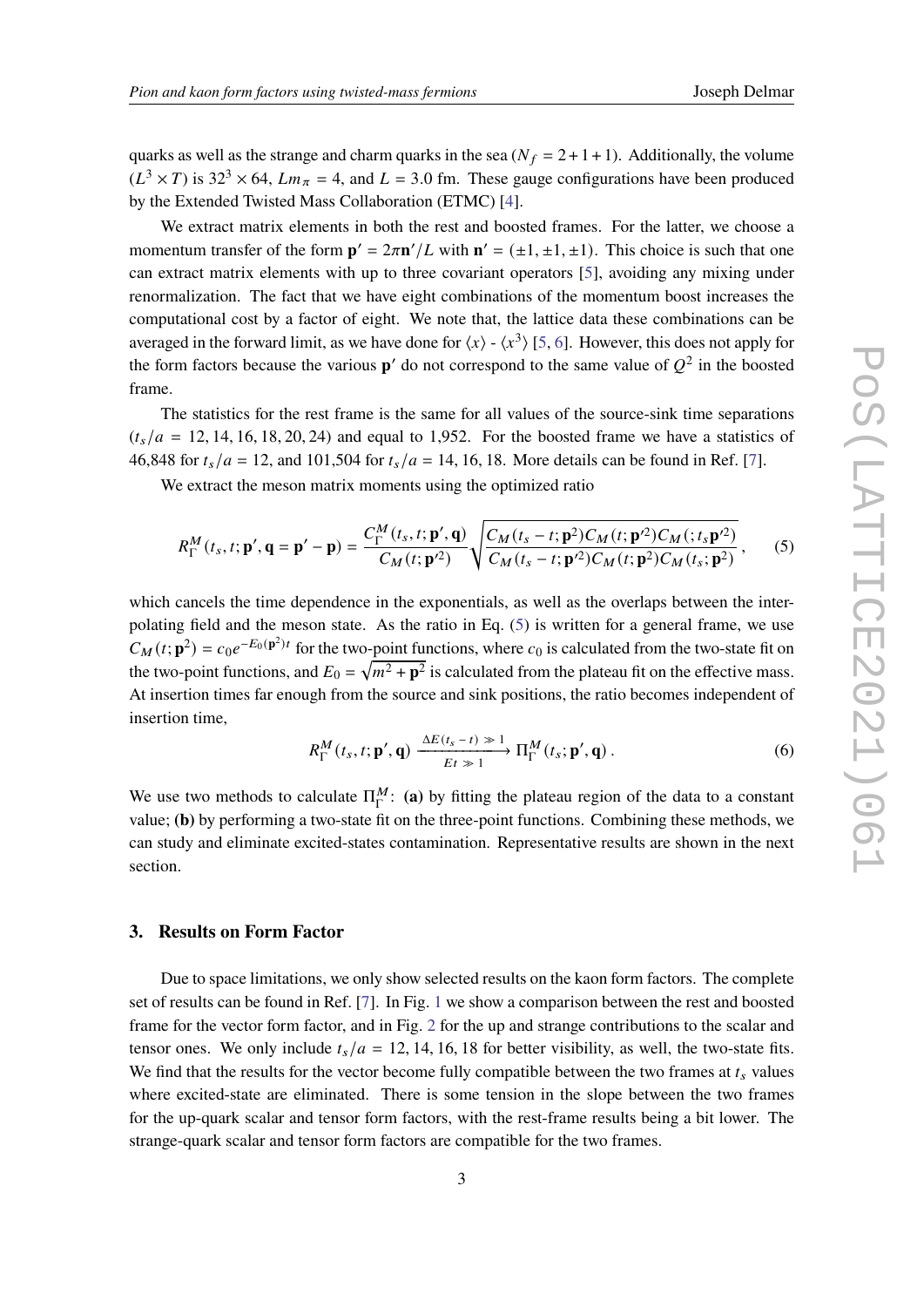<span id="page-3-1"></span><span id="page-3-0"></span>

**Figure 2:** Comparison of the scalar and tensor form factor of the kaon between the rest and boosted frame. The notation is the same as Fig. [1.](#page-3-0) Statistical errors are included, but are too small to be visible.

#### **4. Parametrization of Form Factors**

We parameterize the  $Q^2$  dependence of the form factors using the monopole ansatz depicted by the Vector Meson Dominance (VMD) model [\[8\]](#page-8-7),

<span id="page-3-2"></span>
$$
F_{\Gamma}(Q^2) = \frac{F_{\Gamma}(0)}{1 + \frac{Q^2}{M_{\Gamma}^2}}, \qquad \langle r^2 \rangle_{\Gamma} = -\frac{6}{F_{\Gamma}(0)} \frac{\partial F_{\Gamma}(Q^2)}{\partial Q^2} \bigg|_{Q^2 = 0} = \frac{6}{M_{\Gamma}^2}.
$$
 (7)

 $F_{\Gamma}(0)$  is the forward limit of the form factor, and  $M_{\Gamma}$  is the monopole mass. For the scalar and vector form factors, we also employ a one-parameter fit by fixing  $F_{\Gamma}(0)$  to the value obtained from our lattice data. The radius,  $\langle r^2 \rangle_{\Gamma}$ , is an interesting quantity that is defined as the slope of the form factor at  $Q^2 = 0$  and can be obtained from  $M_{\Gamma}$  as shown above.

For the parameterization, we utilize the results from the two-state fits to ensure that excitedstates are eliminated. We apply the fit of Eq. [\(7\)](#page-3-2) to the results of the rest frame, the boosted frame, and a combination of both frames. For the pion, we test the  $Q^2$  values up to 0.55, 1, and 2.5 GeV<sup>2</sup>. For the kaon, we test  $Q^2$  up to 1 and 3 GeV<sup>2</sup>. In the case of both mesons, we choose the values of  $F_{\Gamma}$  and  $M_{\Gamma}$  from the combined fit and the entire  $Q^2$  range.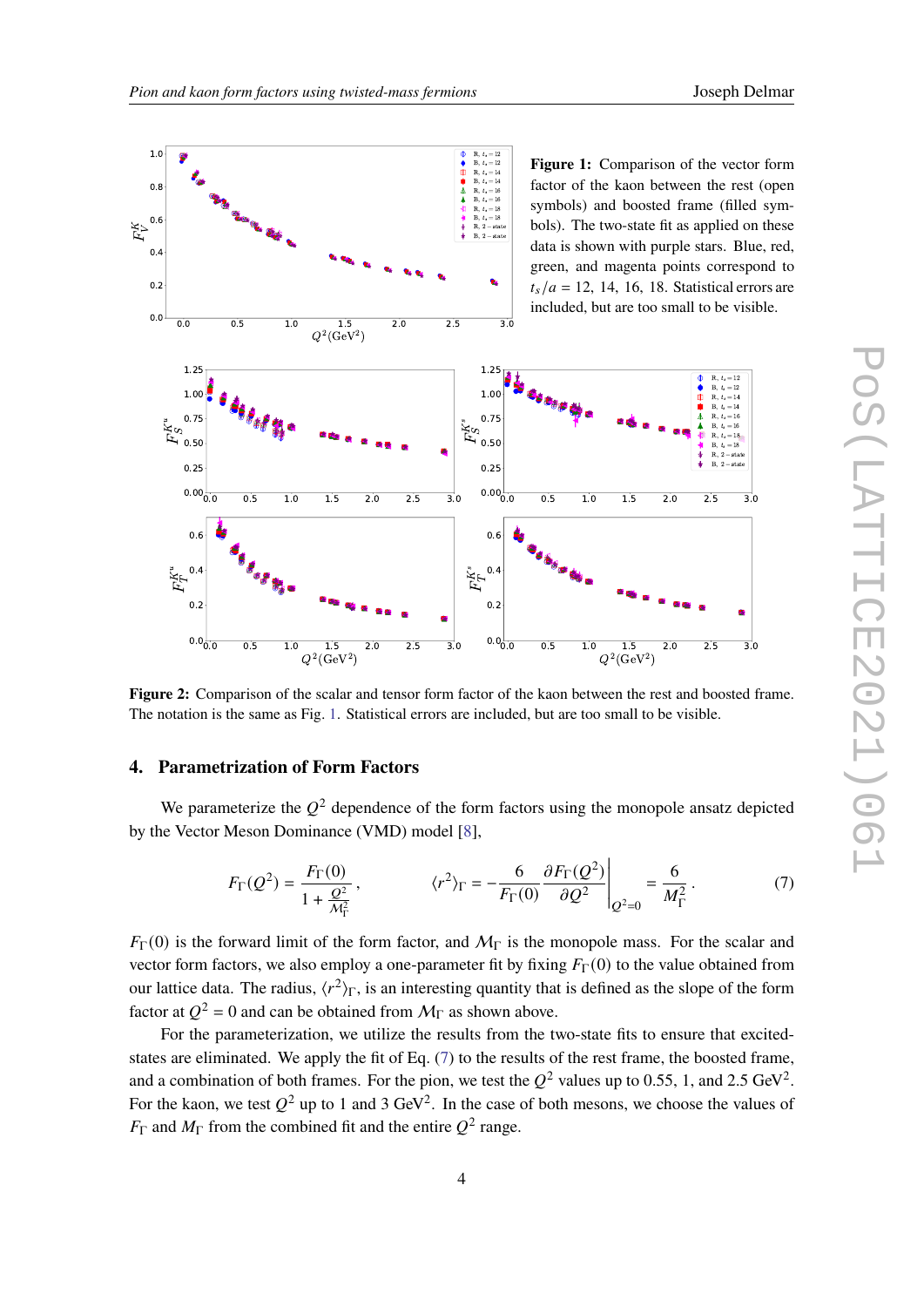In Fig. [3](#page-4-0) we plot  $F_{\Gamma}(Q^2)$  using the two-state fit data in the rest and boosted frames for the pion. We compare these against the fitted form factors for the cases described above. There is a small difference between the fits of the rest and boosted data sets and the two-state fit data for the case of  $Q_{\text{max}}^s = 0.55 \text{ GeV}^2$ . The fits of the combined data sets fall between those of the individual rest and boosted fits, as is expected. We also find agreement between the bands of  $F_S$  and  $F_V$  and the corresponding value at  $Q^2 = 0$ . The discrepancy for the case of  $\kappa_T$  discussed is due to the change in the slope for different data sets.

<span id="page-4-0"></span>

**Figure 3:** From top to bottom: The scalar, vector and tensor form factors of the pion using two-state fit in the rest (blue points) and boosted (red points) frame. The two-parameter fitted form factors are shown with bands for the cases of the rest frame R (blue), boosted frame B (red), and combined data R&B (green). The length of the band indicates the at  $Q_{\text{max}}^2$  interval used for the fit. Statistical errors are included, but are too small to be visible.

For the kaon, we plot the two-state fit data compared to fitted form factors for the vector in Fig. [4](#page-5-0) and the scalar and tensor in Fig. [5](#page-5-1) as done for the pion above. We find the fitted  $F_{\Gamma}(0)$ to be independent of the fit range and the included data sets. There is some tension between the estimates of  $M_S^{K^u}$  extracted from the rest frame and that of the boosted and combined frames. Similar behavior is observed in the tensor plot for the up-quark.

As stated above, we choose the full  $Q^2$  range and the combined frame for the fit parameters of each meson. However, for the radii calculations for the pion, we give results by constraining the fit up to  $Q^2 = 0.55$  GeV<sup>2</sup>. We also do not use the entire range for the kaon, constraining the fit up to  $Q^2 = 1$  GeV<sup>2</sup>. We report differences between radii extracted from differently constrained fits as systematic error. Table [1](#page-6-0) contains the fit parameters for the selected data sets, as well as the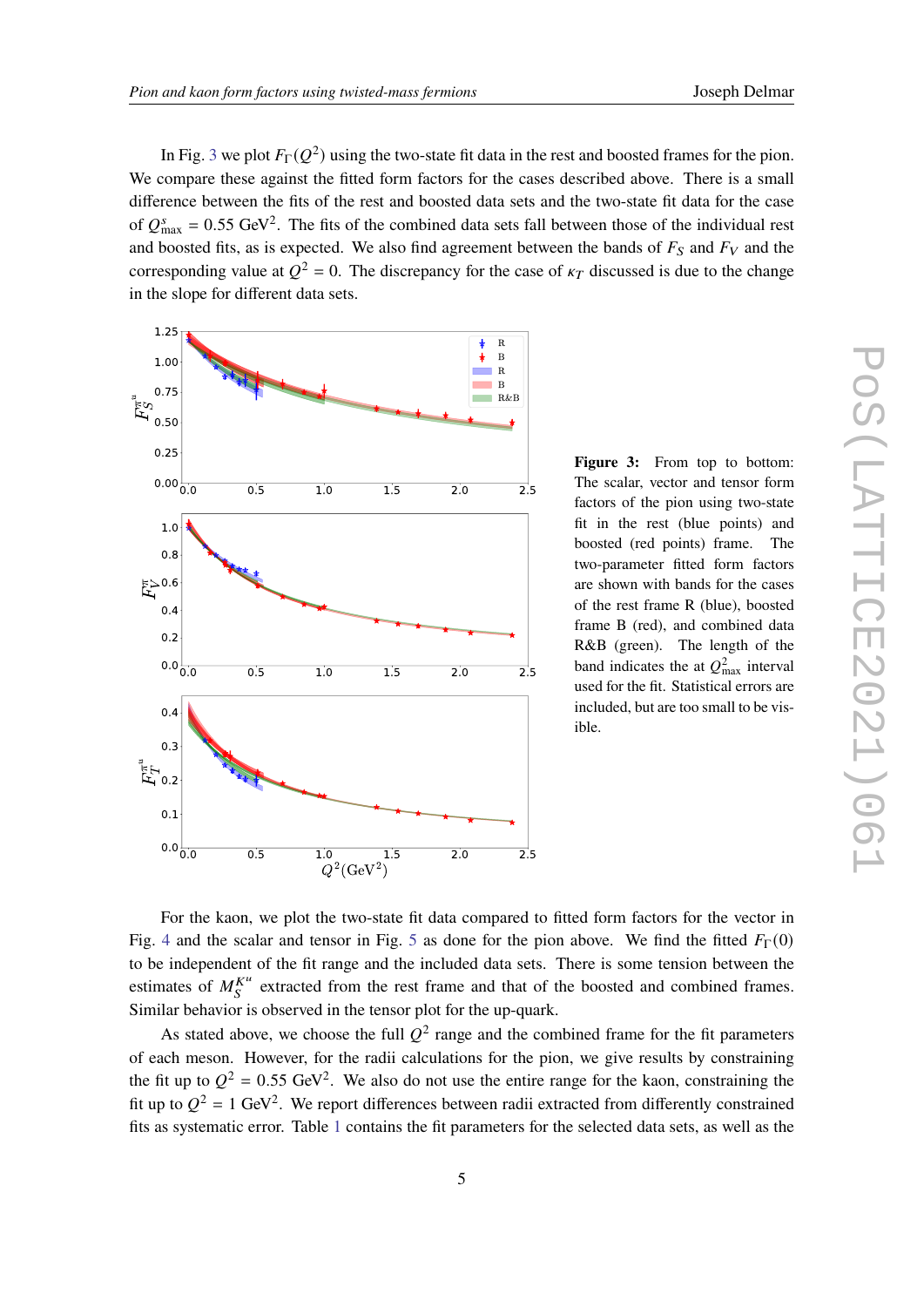<span id="page-5-0"></span>

**Figure 4:** Parametrization of the vector form factor for the kaon. The notation is the same as Fig. [3.](#page-4-0)

<span id="page-5-1"></span>

**Figure 5:** Parametrization of the scalar and tensor form factor for the up (left) and strange (right) quark components of the kaon. The notation is the same as Fig. [3.](#page-4-0)

radii. Our results for  $\langle r^2 \rangle_{S}^{\pi^u}$  $\frac{\pi}{s}$  are compatible with the ones obtained in Ref. [\[9\]](#page-8-8) from the connected contributions on an  $N_f = 2 O(a)$ -improved Wilson fermions ensemble at a pion mass of 280 MeV. Similar values are also obtained from a 310 MeV pion mass ensemble of  $N_f = 2 + 1$  overlap fermions [\[10\]](#page-9-0). A sizeable logarithmic behavior in the pion mass is found in chiral perturbation theory [\[11,](#page-9-1) [12\]](#page-9-2) which causes a rise in the radii. Therefore, at this stage, we do not attempt any comparison with the PDG value of  $\langle r^2 \rangle_{V}^{\pi}$ , as the ensemble we used is not at the physical value of the pion mass. Additionally, we observe that the extraction of the tensor radius is more sensitive to the fit range. We note that our results for  $\langle r^2 \rangle_V^K$  are compatible with the ones of Ref. [\[10\]](#page-9-0) obtained from an  $N_f = 2 + 1$  ensemble of overlap fermions producing a pion mass of 310 MeV.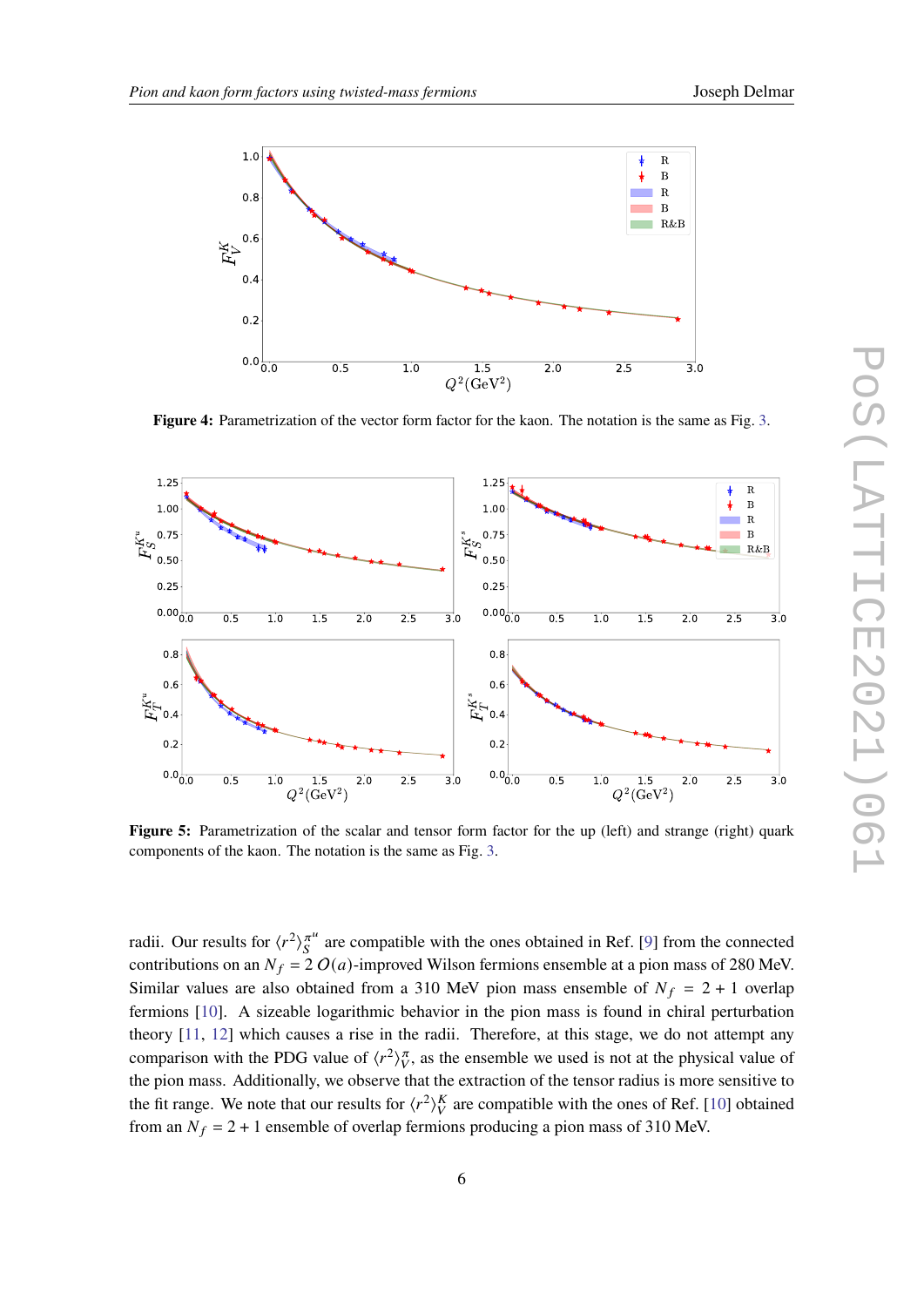<span id="page-6-0"></span>

| $F_S(0)$ | $F_V(0)$ | $K_{T}$ | $M_{S}$                                                                                                                     | Mv | Mт | $\langle r^2 \rangle_{S}$ | $\langle r^2 \rangle_V$ | $\langle r^2 \rangle_T$                                                                                                        |
|----------|----------|---------|-----------------------------------------------------------------------------------------------------------------------------|----|----|---------------------------|-------------------------|--------------------------------------------------------------------------------------------------------------------------------|
|          |          |         |                                                                                                                             |    |    |                           |                         | $\pi^u$ 1.165(6)(4) 1.017(6)(6) 0.376(5)(6) 1.221(36)(60) 0.832(8)(14) 0.800(12)(29) 0.232(22)(54) 0.291(6)(36) 0.461(44)(121) |
|          |          |         | $K^u$ 1.093(8)(10) 1.016(5)(11) 0.844(9)(61) 1.291(15)(40) 0.822(5)(19) 0.724(5)(59) 0.149(3)(10) 0.289(3)(13) 0.382(4)(45) |    |    |                           |                         |                                                                                                                                |
|          |          |         | $K^s$ 1.158(7)(8) 1.017(4)(11) 0.717(5)(17) 1.552(17)(46) 1.000(6)(22) 0.930(6)(37) 0.103(2)(6) 0.289(3)(13) 0.250(3)(20)   |    |    |                           |                         |                                                                                                                                |

**Table 1:** The fit parameters for the pion and kaon form factors. The monopole masses are given in GeV and the radii in  $\text{fm}^2$ . The number in the first parentheses is the statistical uncertainty. The number in the second parentheses is the systematic error related to the fit range, and it is the the difference with the values using  $Q_{\text{max}}^2 = 1 \text{ GeV}^2$  for the pion and  $Q_{\text{max}}^2 = 3 \text{ GeV}^2$  for the kaon.

#### **5. SU(3) flavor symmetry breaking**

The pion and kaon form factors are useful for studying SU(3) flavor symmetry breaking effects, which have been observed in nature in the charge radii of  $\pi^{\pm}$  and  $K^{\pm}$ , as well as in  $\pi^{0}$  and  $K^{0}$ . We examine the ratios  $F^{\pi u}/F^{K^u}, F^{\pi u}/F^{K^s}$ , and  $F^{K^u}/F^{K^s}$  for the form factors to draw conclusions on these effects. Here, we only show results for the vector case. Since the value of  $Q^2$  depends on the mass of the meson, we use the fitted values of the form factors in these ratios. We are also interested in the effects of excited-state contamination on the ratios, so we use the parameterizations on individual plateau values as well as the two-state fit.

<span id="page-6-1"></span>

**Figure 6:** The ratio  $F_V^{\pi^u}/F_V^{K^u}$  (top),  $F_V^{\pi^u}/F_V^{K^s}$  (center), and  $F_V^{K^u}/F_V^{K^s}$  (bottom) for the vector form factor as a function of  $Q^2$  using the results obtained from both frames. The results for  $t_s/a = 14$ , 18 and the two-state fit are shown with blue, red and green bands, respectively.

In Fig. [6](#page-6-1) we show the ratios described above, and find that the excited-state contamination is much more suppressed than the individual form factors. Notably, the ratio  $F^{\pi^u}/F^{K^u}$  has little  $Q^2$ dependence and is nearly 1. Due to the similarity in the up-quark component of the pion and the kaon, we find the up-quark contribution to be about 80% of that of the strange-quark for the ratios  $F^{\pi^u}/F^{K^s}$  and  $F^{K^u}/F^{K^s}$ .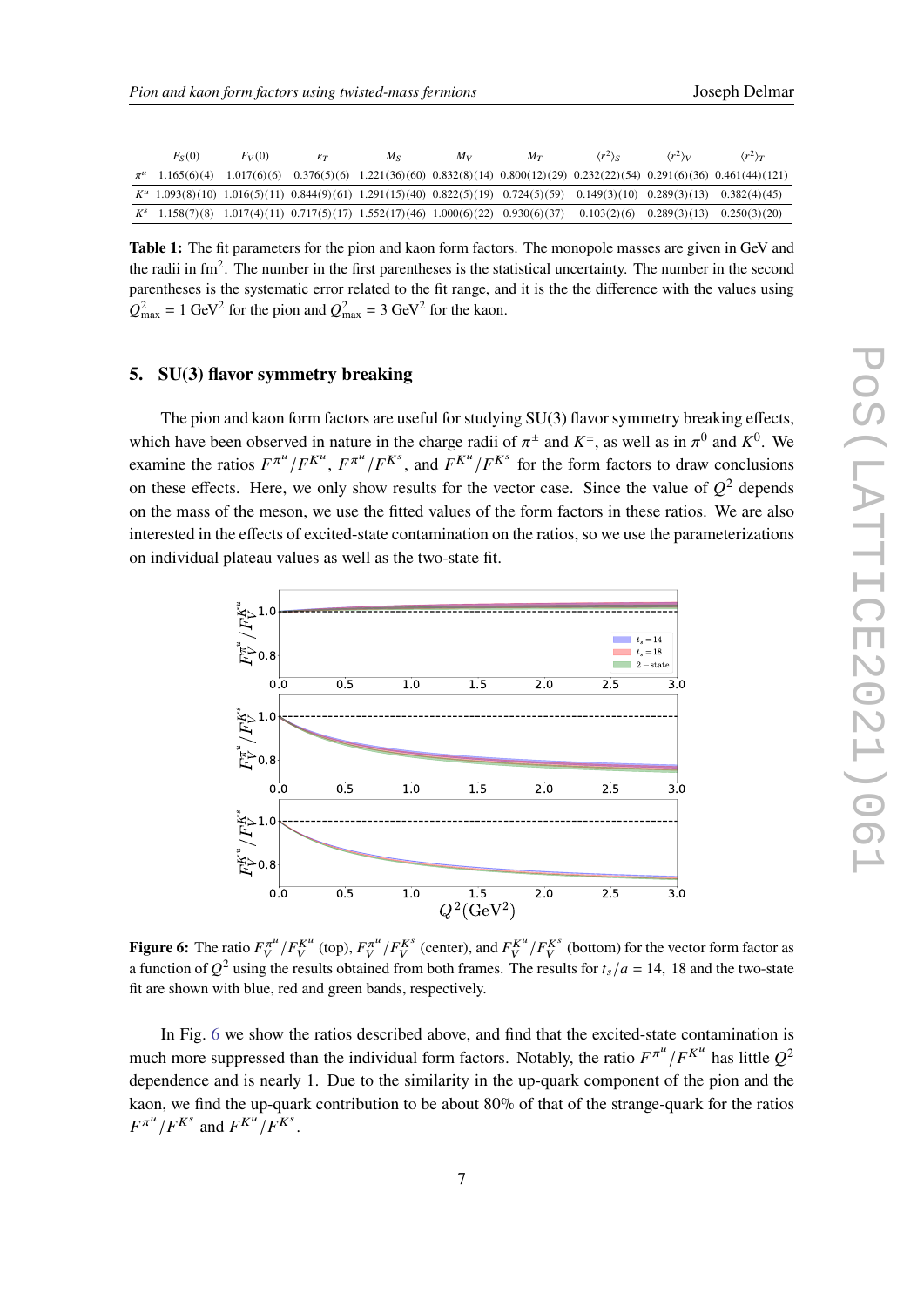### **6. Summary**

We present a calculation in lattice QCD of the scalar, vector, and tensor form factors for the pion and kaon obtained on an  $N_f = 2 + 1 + 1$  ensemble of twisted mass fermions with clover improvement that corresponds to 265 MeV pion mass and 530 MeV kaon mass. We renormalize the scalar and tensor form factors non-perturbatively and give the results in the MS scheme at a scale of 2 GeV. The vector form factor does not need renormalization as we use the conserved vector operator.

We utilize two kinematic setups to obtain the form factor: the rest frame and a momentumboosted frame of 0.72 GeV ( $\mathbf{p}' = \frac{2\pi}{L}(\pm 1, \pm 1, \pm 1)$ ). We use a factor of 50 more statistics in the boosted frame compared to the rest frame in order to control statistical uncertainties. We extract the form factors up to  $Q^2 = 2.5$  GeV<sup>2</sup> for the pion and up to  $Q^2 = 3$ GeV<sup>2</sup> for the kaon. Due to frame independence, we are able to combine the data of the rest and boosted frames. We find excellent agreement between the two frames for the vector form factors of both mesons, as well as for the strange-quark contributions for the scalar and tensor form factors of the kaon. We find good agreement in the small- $Q^2$  region for the up-quark part of the pion and kaon scalar and tensor form factors with deviations in the slope from  $0.25 - 0.5$  GeV<sup>2</sup> for the pion and  $0.35 - 1$  GeV<sup>2</sup>. This indicates systematic uncertainties, such as cutoff effects.

We give final results for the form factors using the two-state fits and parameterize their  $Q^2$ dependence using a monopole fit. This leads to the scalar, vector, and tensor monopole masses and the corresponding radii. We also extract the tensor anomalous magnetic moment,  $\kappa_T$ , which can only be obtained from fits on the tensor form factor data. In the study of the sensitivity of the extracted parameters on the fit range of  $Q^2$  and the included frames, we find some tension in the scalar and tensor monopole masses and radii based on the data sets included in the fit. For the pion radii we use all data up to  $Q^2 = 0.5$  GeV<sup>2</sup> and up to  $Q^2 = 1$  GeV for the kaon. We provide a systematic error by varying the fit range.

We address SU(3) flavor symmetry breaking effects by comparing the parameterized form factors for the pion and kaon. We find that excited states ar suppressed in these ratios. Additionally, we find mild  $Q^2$  dependence in the  $F^{\pi^u}/F^{K^u}$  ratio for all operators. For the  $F^{\pi^u}/F^{K^s}$  and  $F^{K^u}/F^{K^s}$ cases we find SU(3) flavor symmetry breaking effects up to 20%.

## **7. Acknowledgements**

We would like to thank all members of ETMC for a very constructive and enjoyable collaboration. M.C. thanks Martin Hoferichter for interesting discussions on Ref. [\[13\]](#page-9-3). M.C. and J.D. acknowledge financial support by the U.S. Department of Energy Early Career Award under Grant No. DE-SC0020405. K.H. is financially supported by the Cyprus Research Promotion foundation under contract number POST-DOC/0718/0100, CULTURE/AWARD-YR/0220 and EuroCC project funded by the Deputy Ministry of Research, Innovation and Digital Policy, the Cyprus The Research and Innovation Foundation and the European High-Performance Computing Joint Undertaking (JU) under grant agreement No. 951732. The JU received support from the European Union's Horizon 2020 research and innovation programme. S.B. is supported by the H2020 project PRACE 6-IP (grant agreement No 82376) and the EuroCC project (grant agreement No. 951732). C.L. is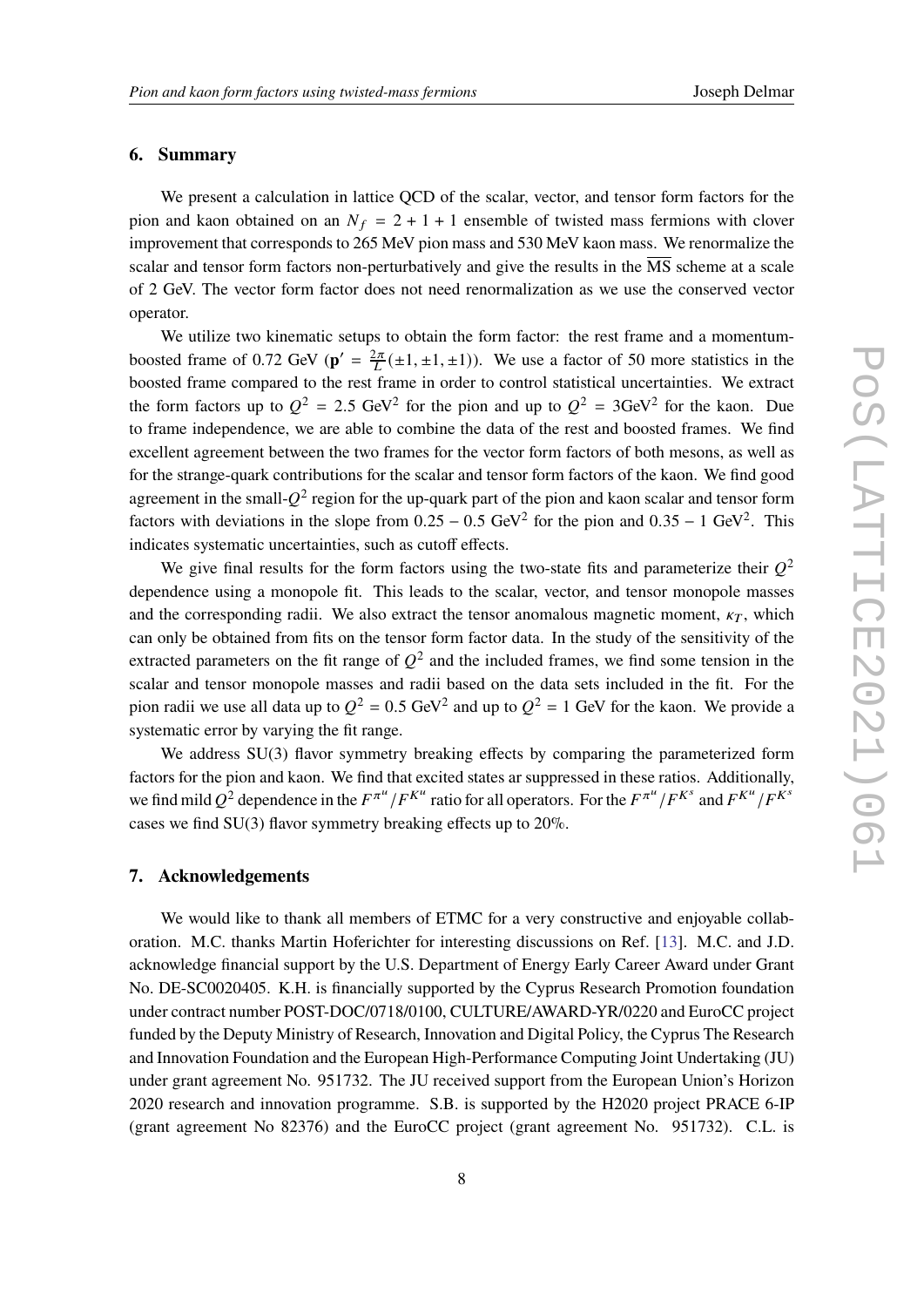supported by the Argonne National Laboratory with a research subcontract with Temple University. A.V is supported by the U.S. National Science Foundation under Grants No. PHY17-19626 and PHY20-13064. This work was in part supported by the U.S. Department of Energy, Office of Science, Office of Nuclear Physics, contract no. DE-AC02-06CH11357 and the European Joint Doctorate program STIMULATE funded from the European Union's Horizon 2020 research and innovation programme under grant agreement No 765048. This work used computational resources from Extreme Science and Engineering Discovery Environment (XSEDE), which is supported by National Science Foundation grant number TG-PHY170022. It also includes calculations carried out on the HPC resources of Temple University, supported in part by the National Science Foundation through major research instrumentation grant number 1625061 and by the US Army Research Laboratory under contract number W911NF-16-2-0189.

## **References**

- <span id="page-8-0"></span>[1] Z.-F. Cui, M. Ding, F. Gao, K. Raya, D. Binosi, L. Chang, C. D. Roberts, J. Rodríguez-Quintero, and S. M. Schmidt, "Higgs modulation of emergent mass as revealed in kaon and pion parton distributions," Eur. Phys. J. A, vol. 57, no. 1, p. 5, 2021.
- <span id="page-8-1"></span>[2] C. D. Roberts, D. G. Richards, T. Horn, and L. Chang, "Insights into the emergence of mass from studies of pion and kaon structure," Prog. Part. Nucl. Phys., vol. 120, p. 103883, 2021.
- <span id="page-8-2"></span>[3] P. Hagler, "Hadron structure from lattice quantum chromodynamics," Phys. Rept., vol. 490, pp. 49–175, 2010.
- <span id="page-8-3"></span>[4] C. Alexandrou et al., "Simulating twisted mass fermions at physical light, strange and charm quark masses," Phys. Rev., vol. D98, no. 5, p. 054518, 2018.
- <span id="page-8-4"></span>[5] C. Alexandrou, S. Bacchio, I. Cloët, M. Constantinou, K. Hadjiyiannakou, G. Koutsou, and C. Lauer, "The pion and kaon  $\langle x^3 \rangle$  from lattice QCD and PDF reconstruction from Mellin moments," 4 2021.
- <span id="page-8-5"></span>[6] C. Alexandrou, S. Bacchio, I. Cloet, M. Constantinou, K. Hadjiyiannakou, G. Koutsou, and C. Lauer, "Mellin moments  $\langle x \rangle$  and  $\langle x^2 \rangle$  for the pion and kaon from lattice QCD," Phys. Rev. D, vol. 103, no. 1, p. 014508, 2021.
- <span id="page-8-6"></span>[7] C. Alexandrou, S. Bacchio, I. Cloet, M. Constantinou, J. Delmar, K. Hadjiyiannakou, G. Koutsou, C. Lauer, and A. Vaquero, "The scalar, vector and tensor form factors for the pion and kaon from lattice QCD," 11 2021.
- <span id="page-8-7"></span>[8] H. B. O'Connell, B. C. Pearce, A. W. Thomas, and A. G. Williams, " $\rho - \omega$  mixing and the pion electromagnetic form-factor," Phys. Lett. B, vol. 354, pp. 14–19, 1995.
- <span id="page-8-8"></span>[9] V. Gülpers, G. von Hippel, and H. Wittig, "Scalar pion form factor in two-flavor lattice QCD," Phys. Rev. D, vol. 89, no. 9, p. 094503, 2014.